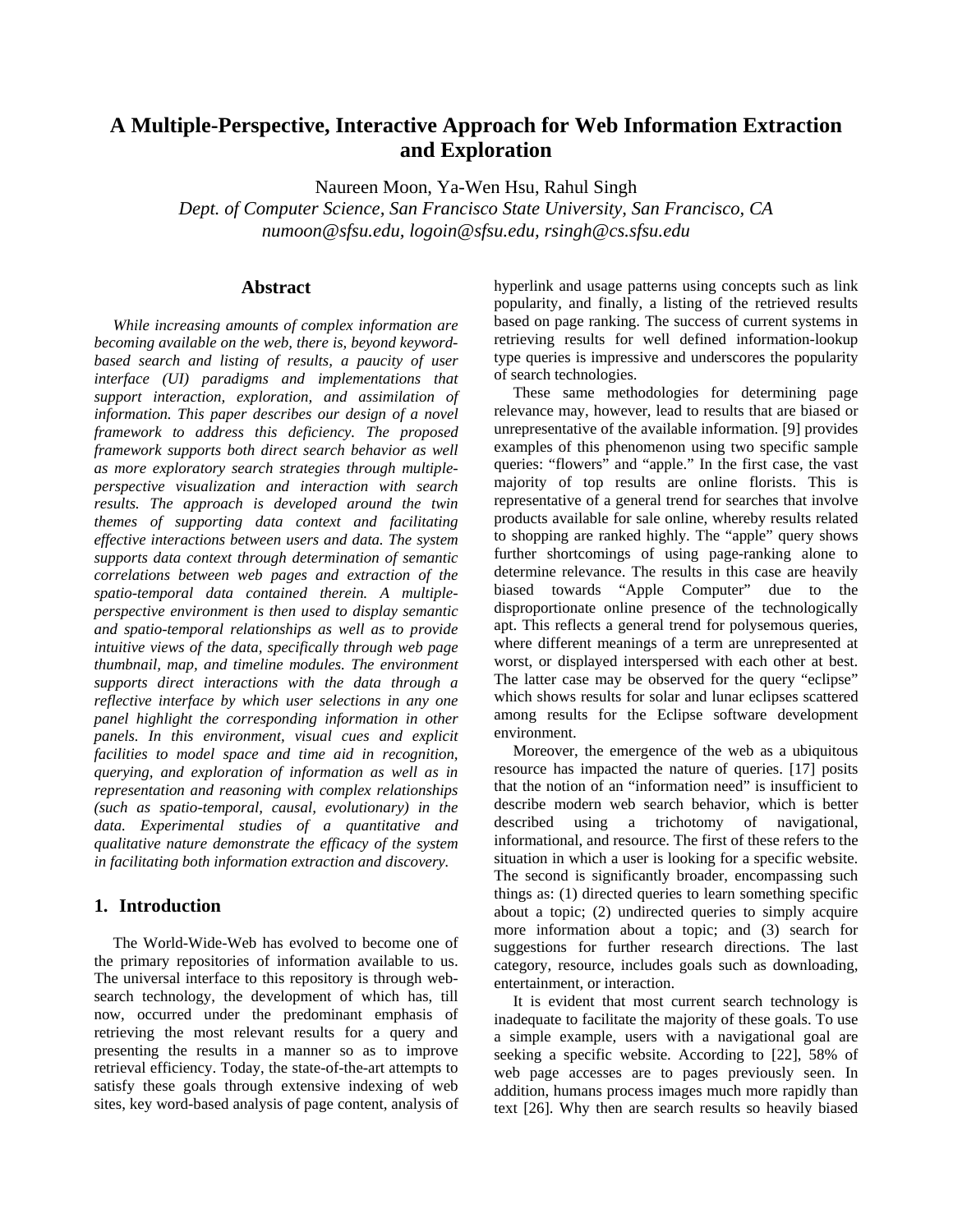

**Figure 1. The user interface, containing clustered query results, web page previews, map, and timeline**

towards textual rather than visual cues? Furthermore, while current systems are generally quite good at information extraction (directed queries), they fail to assist users in exploring the information available on a topic (undirected queries) or interacting with it.

We therefore propose a conceptually different way to approach web-search that allows users to view and interact with the information space relevant to the query from multiple perspectives including semantic similarity of content, temporal characteristics of the information, spatial characteristics of the information, as well as perceptual (appearance-based) characteristics of the relevant web-pages. Any subsequent interactions with the data can be carried out in through one (or a combination) of these "views". Furthermore, the proposed approach emphasizes an integrated presentation and interaction with results across each view. This holistic perspective provides a powerful mechanism for discerning patterns and relationships in the data as well as for supporting exploratory interactions with it.

Our approach involves solving the following core challenges:

*Supporting data context by determining semantically correlated web pages and identifying other semantically meaningful perspectives:* We use Latent Semantic

Analysis (LSA) and term frequency-inverse document frequency (TFIDF) weighting on the textual content to identify pages that are semantically-related. A two-stage clustering method is then used to group related hits. Dynamically recognizing these relationships allows us to support data context, present an overview of the information space, and manage the presentation of large number of hits by grouping those that are related.

In addition to the above semantic clustering, we utilize the spatio-temporal characteristics of information related to a query as generic views of the data. The content of each web page is analyzed to identify any available geographical and temporal information. A significant percentage of the test questions in the NIST TREC 2004 Question Answering track [24] relate to location or time data ("when," "where," "in what year," etc.). This underscores the value of location and time as contextual clues for both retrieval and assimilation of information. Moreover, discerning and displaying such spatio-temporal characteristics help in understanding relationships that underlie the data. Our choice of space and time as additional perspectives on the data is also motivated by experiments indicating that spatio-temporal interfaces support highly intuitive and rapid exploration and access of the retrieved data [20].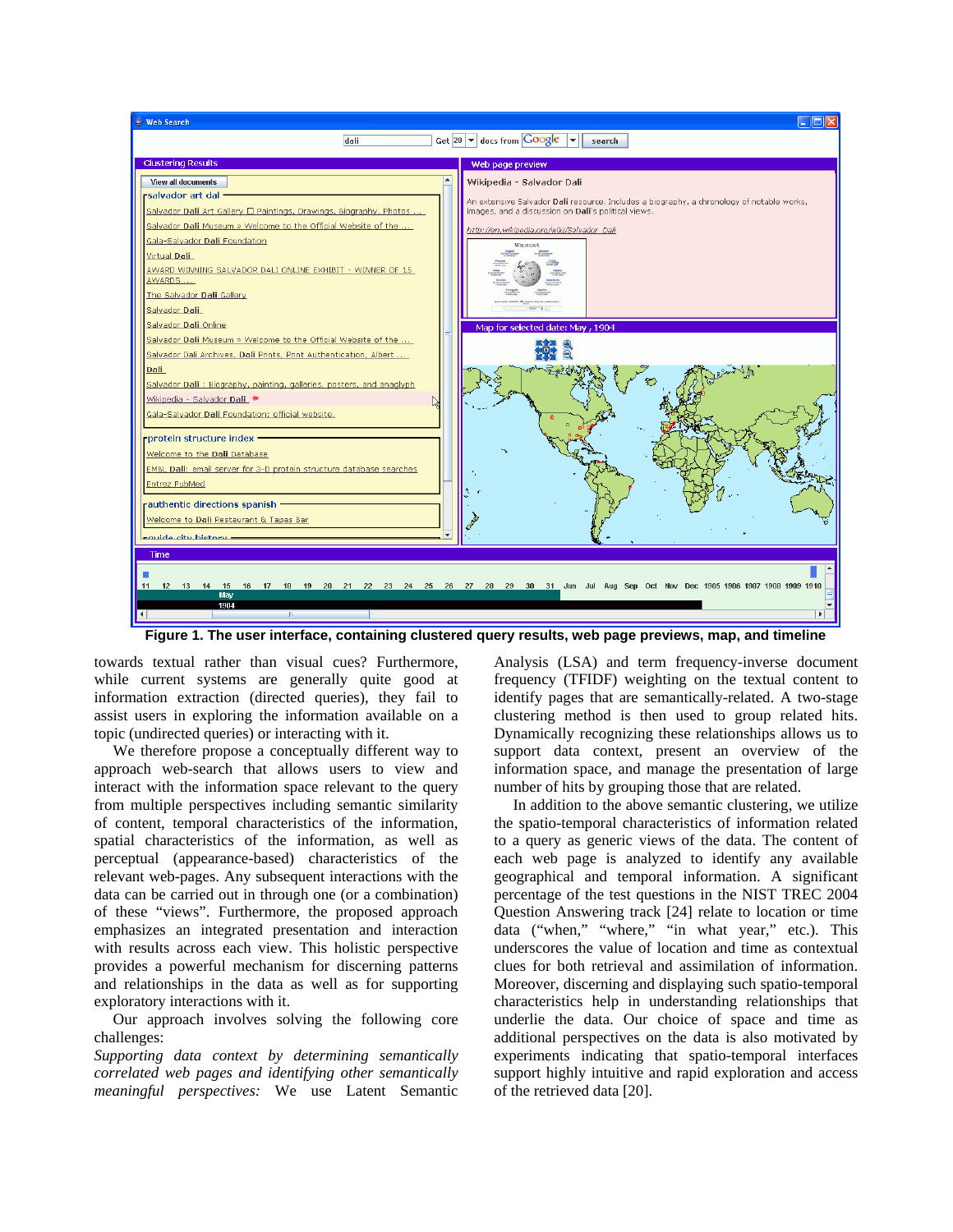

**Figure 2.The system architecture** 

*Supporting efficient and effective interactions between users and the retrieved information*: We propose an interface that employs direct manipulation techniques [8] to facilitate natural user-system interactions (Figure 1). One component of the interface consists of previews of retrieved web pages in the form of thumbnails. Both the temporal and spatial displays allow users to examine information at varying resolutions of time and space. Furthermore, in the interface various views of the data (such as those across time, space, and semantically related groups) are tightly linked to each other, so that interactions in terms of any one of them are instantaneously reflected in all the views (for example, selecting a region of space leads all links related to it to be highlighted in all of the other views). This is essential for maintaining context.

We begin with an overview of prior research that has targeted the problem of information display and extraction in web search (Section 2). Our approach is presented in Section 3, followed by descriptions of the Text Analysis and Clustering modules in Sections 4 and 5. Sections 6 and 7 describe extraction and display of spatio-temporal information. We then present results and evaluations of our system in Section 8. The paper is concluded with a synopsis of our work in Section 9.

# **2. Previous work**

The traditional approach to document correlation has been manual classification using a taxonomy, or hierarchy of descriptors. With regard to web pages, this approach, although semantically very meaningful, is fundamentally limited because: (1) developing taxonomies and assigning them to web pages is very costly [25] and (2) this approach cannot keep pace with the rapidly increasing number of web pages. The Open Directory Project overcomes these limitations to some degree through taxonomy-based classification using a global community of volunteer editors. The value of ODP is underscored by its use in Google Directory and AOL Search.

Due to these limitations, various researchers in both industry and academia have utilized linguistic techniques to develop alternate forms of presentation for web search results through automated clustering. [2] and [5] provide

surveys of recent approaches to the problem of grouping search results. These include a number of engines that perform on-the-fly clustering, the best known of which is Vivisimo [25]. Other efforts include [2], which proposes hierarchical clustering of results using web page summaries, or "snippets." A conceptually different approach to classifying web pages is suggested in [10] where a URL-based classification strategy is employed. The commercial product Grokker provides hierarchical clustering with the added feature of an interactive visual display of the results [4].

An alternate approach to organization of results uses automatic classification into predefined categories. One such effort is the search engine Northern Light, which attempts to organize results by clustering them into categories predefined in library sciences [13]. Clever Search [11] filters search results using WordNet [27] senses. WordNet-based approaches are fundamentally limited, however, for a number of reasons. Most salient among them is that many query strings (particularly those containing multiple words and/or proper names) are not included in the WordNet lexicon. Furthermore, when the query string is found, the desired sense might not be (for example, the two included senses of the word "apple" relate to the fruit, while "Apple Computer" is excluded).

Certain technical overlaps aside, our solution philosophy differs fundamentally from the above approaches. All of the above approaches propose summarizing hits from web search. In contrast, our goal is to support efficient and effective interactions between users and retrieved information in holistic ways. Additionally, our key goals also include supporting data context, providing information overview, and providing cues for proactive querying. Finally, in terms of quantitative criteria, such as access complexity, the reflective multimodal presentation-interaction environment proposed by us performs significantly better than the aforementioned approaches.

# **3. Overview of the system**

The system consists of several interactive modules (Figure 2). First, the Web Page Retrieval module obtains the query from the user interface and submits it to a search engine. Each of the web pages in the results list is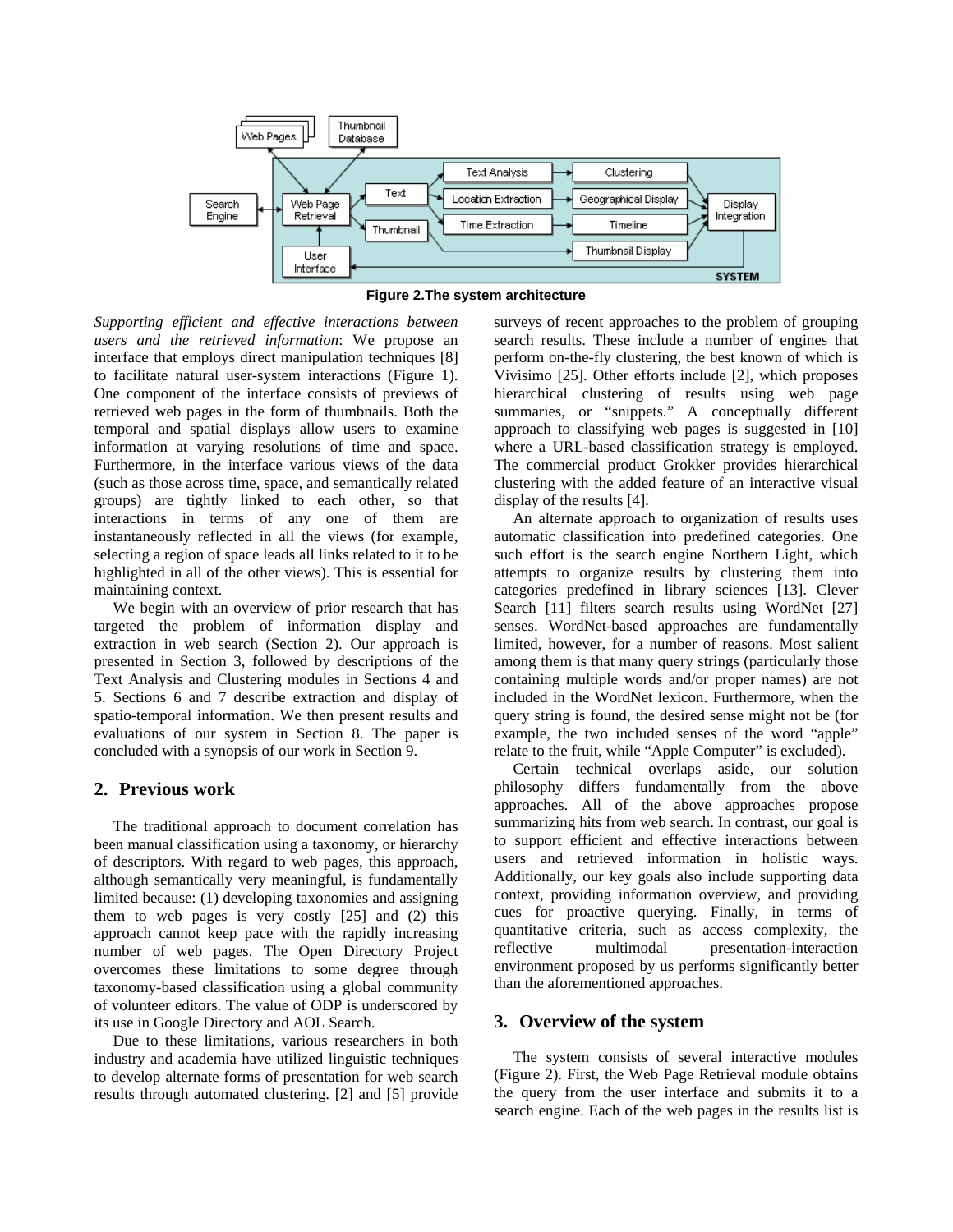accessed for its textual content and its thumbnail (when available) is retrieved from [1]. The text is then processed by each of three modules: Text Analysis, Location Extraction, and Time Extraction. The first module preprocesses the text, extracts key terms, and builds a term frequency matrix, which is subsequently adjusted and weighted as described below. The resulting feature vectors are used to calculate document correlation values. These are passed to the Clustering module, which first uses the correlation values to construct clusters and then merges similar clusters using web page categorization information from the Open Directory Project (ODP) [14]. The clustered web pages are displayed with appropriate labels in one panel of the user interface.

The Location Extraction module extracts geographical information from the text of each web page through crossreferencing with a comprehensive gazetteer of world locations [28]. The Time Extraction module extracts temporal information by searching the text for common date formats. The data obtained from each of these modules is subsequently displayed on the Map and Timeline components of the user interface. The aforementioned thumbnails are displayed on another panel of the interface.

A major feature of the user interface is the reflectivity of the different views, so that selecting information in one highlights its corresponding characteristics in the others. For example, selecting a cluster of documents displays only the thumbnails associated with the web pages it contains. Similarly, only the spatio-temporal data for these web pages is shown on the map and timeline. This encourages multiple-perspective user interaction with the data and enables information assimilation using both visual and textual cues. Additionally, it allows users to explore the information for relationships and trends.

#### **4. Determining correlated web pages**

## **4.1 Preprocessing**

The textual content as well as meta-data (empirically determined to yield better results than the text alone) of each web page is first preprocessed to remove html tags, punctuation, capitalization, non-English words, and numbers. The text is then stop-word filtered to remove terms with low semantic content (e.g., "our" and "this"). In the next step, the Porter stemming algorithm is executed on the terms, by which they are truncated to their pseudoroots (explained below) [16]. This allows morphological variants (e.g., "acts" and "actor") to be viewed as the same term for frequency counting. The term lists for each document are then used to construct a termfrequency matrix, where each row denotes a term and each column a document. In the final stage of preprocessing, terms appearing in all documents or in only one are removed due to being of no value in discerning relationships between documents.

#### **4.2 Term frequency adjustment**

We experiment with a number of term frequency adjustment schemes in order to maximize both the correlation between similar documents and the distance between dissimilar documents (with the ultimate goal of obtaining semantically-meaningful clusters). We use Latent Semantic Analysis (LSA) and Term Frequency-Inverse Document Frequency (TFIDF) weighting as the base cases and then combine the techniques to improve the results. In order to compare different system configurations/parameters, we begin by manually clustering search results for a given query to obtain ground-truth clusters. For each document we then calculate its average correlation with documents in the same ground-truth cluster and its average correlation with documents outside the cluster. We define the best optimal configuration as that which maximizes the in-cluster and out-of-cluster difference.

**4.2.1 Latent Semantic Analysis**. LSA is a well-known statistical method for inferring word meanings by the contexts in which they are appear [12]. It is especially useful for overcoming problems of synonymy and polysemy. The technique uses singular value decomposition (SVD) to decompose the term-frequency matrix *{X}* as follows:

$$
\{X\} = \{W\} \{S\} \{P\}^T \tag{1}
$$

where *{S}* is a diagonal matrix of scaling values. The dimensionality of the solution is then reduced by truncating *{S}* and thereby retaining only the largest eigenvectors. This step serves to reduce the amount of noise in the data and bring forth latent correlations. The term-frequency matrix is then reconstructed. An additional consideration is that the final result is very sensitive to the number of eigenvectors. We empirically determined that calculating the difference between contiguous eigenvalues and truncating the *{S}* matrix at the location of the largest drop yields consistently good correlation values. Due to this result, we use this method to determine the number of eigenvectors to retain in all subsequent experiments.

**4.2.2 Term Frequency-Inverse Document Frequency.**  TFIDF is a term weighting scheme that down-weights common terms and emphasizes uncommon terms [18]. The technique is motivated by the observation that terms uncommon in a given domain give better discernment between documents in that domain. The TFIDF value of a term is given by:

$$
TFIDF(i, j) = TF(i, j) \times \log_{10} \frac{N}{DF(i)}
$$
 (2)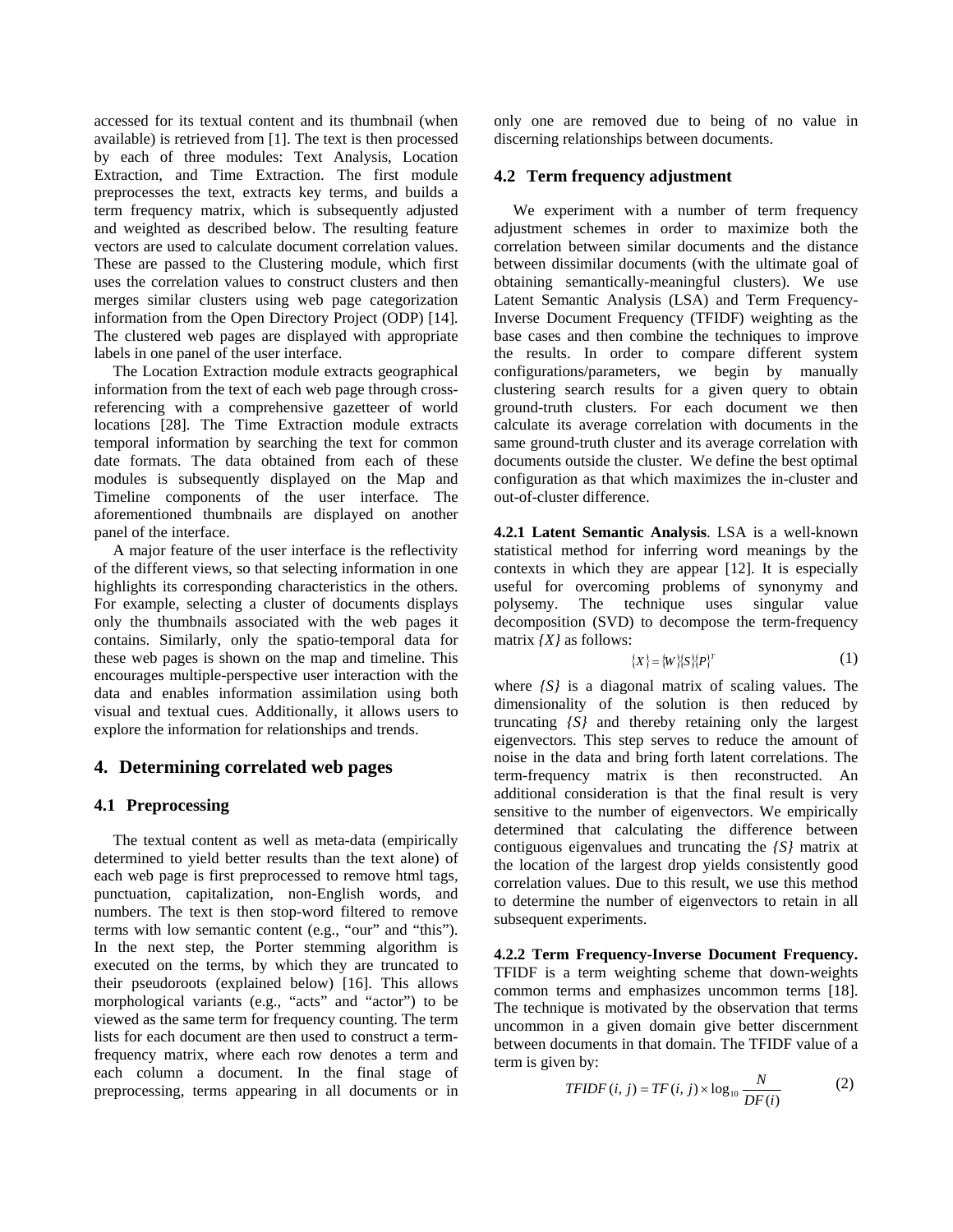

#### **Figure 3. Comparison of (A) background sets, (B) LSA, TFIDF, and combinations, and (C) similarity measures**

where  $TF(i, j)$  is the frequency of term *i* in document *j* and the second term is known as the inverse document frequency (IDF) of *i*, calculated using a (generally large) background set of documents from the domain of interest. *N* is the total number of documents in the background set, and *DF(i)* is the number of background set documents in which the term *i* occurs.

The feature vector for each document may optionally be normalized prior to weighting. [18] suggests the use of normalization in cases where there is large variability of vector lengths to eliminate bias towards larger documents. Despite the fact that we use only 100 words from each document after stop-word filtering (meta-data plus terms from the beginning of the document, empirically determined to give correlation values as good as greater numbers of words), this variability does exist because many web pages contain very little text. We therefore use a simple normalization that divides each term frequency by the total number of words in the document.

**4.2.3 TFIDF on LSA.** We propose to combine TFIDF and LSA to reap the benefits of each technique and thereby achieve better correlation values than either utilized alone. Specifically, the intuition lies in using LSA to map the data to an eigenspace and thereby expose correlations and then to apply TFIDF to augment the prominence of important terms. For purposes of comparison, we also combine the techniques in the reverse order (as done in [6] which shows better precision-recall results for LSA applied after TFIDF as opposed to LSA used on plain term frequencies).

Using a test set of 20 web pages, we first experiment with different choices of background sets for TFIDF applied on top of LSA. Specifically, a static background set of 1656 web pages is compared with a small, dynamically-generated background set consisting of the first 50 search results. The latter effectively uses a more limited definition of the problem domain, defining it as those web pages retrieved as a consequence of the query. This is motivated by the heterogeneity of information on the web and the observation that terminology that is common in one field may be very esoteric in another. For example, while the term "compound" is somewhat uncommon in normal English usage, the opposite would be the case in chemistry and finance. As a result, it would be less valuable for discerning relationships between documents in these domains. As expected, using the differences between average in-cluster and out-of-cluster values shows the dynamic background set to indeed yield better and more consistent results (Figure 3(A)) for which reason it is utilized in subsequent experiments.

Using the same measure, comparing results obtained from LSA, TFIDF, and their two combinations shows consistently better values for TFIDF applied after LSA (Figure 3(B)). We therefore consider this the optimal configuration.

#### **4.3 Determining document similarity**

We compare 3 similarity measures: Pearson, cosine, and Euclidean. For two vectors  $y_a$  and  $y_b$ , the [0,1]normalized Pearson correlation is given by [21]:

$$
s^{(P)}(y_a, y_b) = \frac{1}{2} \left( \frac{(y_a - \overline{y}_a)^T (y_b - \overline{y}_b)}{\|y_a - \overline{y}_a\|_2 \cdot \|y_b - \overline{y}_b\|_2} + 1 \right)
$$
(3)

where  $\bar{y}$  is the average feature value of vector *y* and 1 denotes perfect similarity.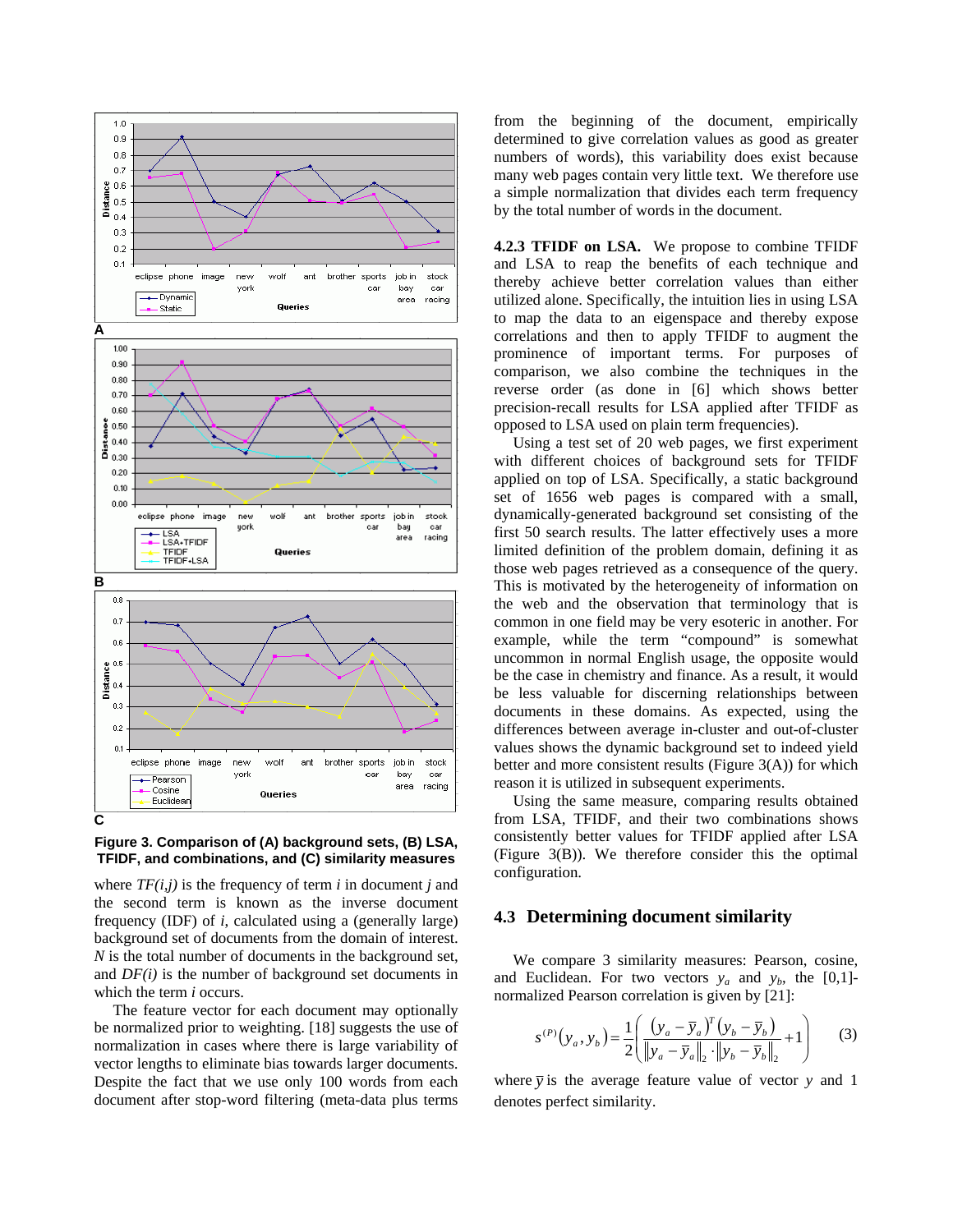The cosine similarity uses the angle between vectors to determine their similarity. This insensitivity to vector length makes it a popular measure for calculating document similarities. Since LSA induces negative term frequency values, we similarly normalize the cosine measure:

$$
s^{(C)}(y_a, y_b) = \frac{1}{2} \left( \frac{y_a^T y_b}{\|y_a\| \cdot \|y_b\|} + 1 \right)
$$
(4)

where 1 again denotes perfect similarity and 0 total dissimilarity.

In contrast, the Euclidean metric measures the distance between vectors. Consequently, it is unbounded on the positive side and perfect similarity is given by a distance of 0. To compensate for these characteristics and thereby cast the Euclidean metric into a form suitable for comparison with Pearson and cosine, we utilize a [0,1] normalized form, which may be computed as [21]:

$$
s^{(E)}(y_a, y_b) = \frac{1}{1 + \|y_a - y_b\|_2}
$$
 (5)

Again using the in-cluster and out-of-cluster difference, the results show that Pearson performs considerably better than the cosine and Euclidean measures (Figure 3(C)). For this reason, the Pearson correlation is used to generate clustering results.

#### **5. Presentation of correlated pages**

The presentation of correlated pages is done by grouping them in labeled clusters obtained from the Clustering module, which groups the documents in two stages and labels the resultant clusters. The first stage is driven by the correlation data and uses a variant of the *K*means algorithm to generate clusters. In the second stage, web page category information from ODP is used to merge similar clusters. The display of search results as semantically-meaningful clusters is particularly conducive to understanding the information space when query terms are polysemous (as in the aforementioned "apple" query) or when the results show thematic associations (such as florists and botany for the "flowers" query).

#### **5.1 Data-driven clustering**

We first employ a variant of the *K*-means clustering algorithm to perform clustering of the documents based on correlation values. We adapt the basic *K*-means because, while these algorithms are efficient, they are severely limited by the need to specify *K* (the number of clusters) in advance. Since the appropriate number of clusters is a function of the search results, it is impossible to use a fixed value of *K*. We therefore use a data-driven approach to determine *K* as follows. As an additional modification, we employ the *K*-medoids algorithm [7],

which is a variation of the *K*-means algorithm that uses actual data points as centers of clusters. An implementation advantage of the *K*-medoids algorithm lies in that it does not require re-computation of the distance between objects and cluster medoids every time the medoids change. This is due to the constraint that a medoid also be an object in the cluster [7].

The clustering algorithm takes as its input the table of correlation values and a threshold value *T* which is used to determine when two documents can be considered to be similar. For a given cluster, if any two objects in the cluster have similarity value lower than *T*, the cluster becomes a candidate for "splitting". Analogously, for two clusters, if all documents have pair-wise similarity values higher than *T*, the clusters become candidates for "merging." A cluster is defined to be "stable" if for any two documents in the cluster, the similarity value is higher than *T* and the similarity value of a document in this cluster with any document in another cluster is less than *T*. The algorithm is initialized with the value of  $K =$ *1* and *K* is incremented or decremented when a split or merge occurs. The point at which all clusters become stable automatically determines *K* and acts as a stopping criterion.

Let the symbol  $S(i, j)$  represent the similarity between documents *i* and *j*. Also let *FC* represent the final cluster set. The clustering algorithm is initialized with  $K = I$  and  $FC = \{ \}$ . As the initial step, the entire data set is checked for stability. If the conditions for stability do not hold (that is, there is more than 1 cluster), the value of  $K$  is incremented and the following steps are executed:

- *Initialization of cluster centroids:* The cluster centroids are seeded by selecting the *K* points of highest density. The density-based initialization ensures that the clustering is focused on keyregions, rather than around sparse outliers.
- *Medoid identification:* Define each cluster medoid as the document for which the sum of similarity values to all other documents in the cluster is maximum:

$$
m_c = \arg\max_i \sum_j S(d_i, d_j) \tag{6}
$$

- *Voronoi Tessellation*: The documents are partitioned into Voronoi regions.
- Check the clusters for splitting and merging. Update the cluster set *FC* appropriately. Iterate the above steps till all clusters become stable.
- Output the final cluster set *FC*.

#### **5.2 Category-driven clustering**

ODP is a large, manually-constructed index of web sites constructed and maintained by a global network of volunteer editors who categorize web pages according to a defined taxonomy. For example, the web site for the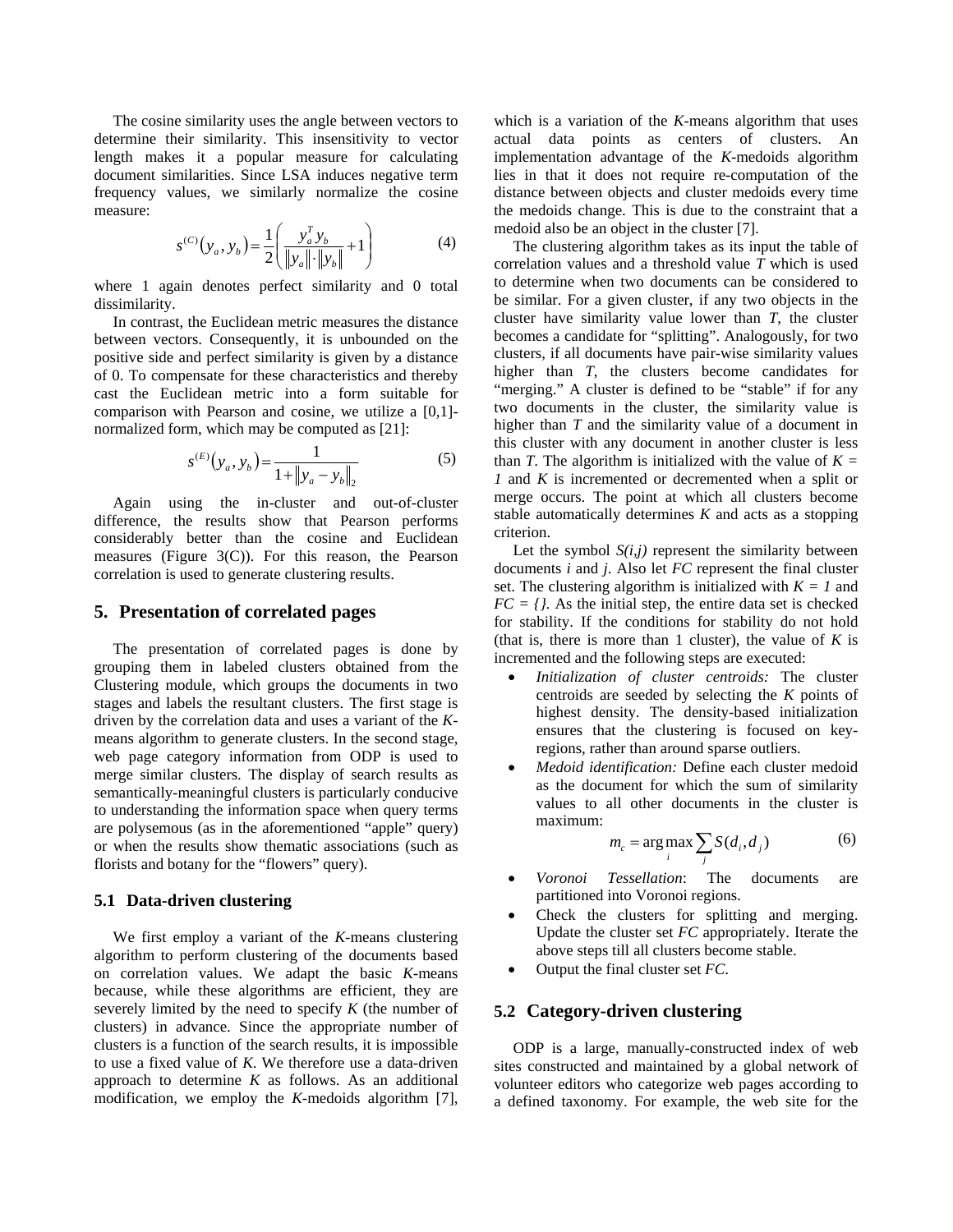New York Stock Exchange is categorized as "Top/Business/Investing/Stocks and Bonds/Exchanges." This information allows us to group semantically similar documents together despite differences in data that may lead to low correlation values. We obtain category information (when available) for all search results and use this information as follows:

- Truncate the last level of the hierarchy for categories with depth greater than 7 levels.
- Merge clusters containing documents with the same categorization.
- Merge clusters containing documents with categorizations of ancestor/descendant nature (such as "Top/Business/Investing/Stocks and Bonds" and "Top/Business/Investing/Stocks and Bonds/Exchanges/Organizations") as long as the ancestor has depth greater than 3 levels.

It is noteworthy, however, that there is an absence of ODP categorization for about half of the search results we used to test the system. Other factors that limit the influence of this second stage of clustering include: (1) a lack of category matches across clusters and (2) documents with the same categories already appearing in the same cluster. While we initially over-cluster in the first stage by using a somewhat high threshold of 0.93, if any of these cases are found (no cluster merges due to the aforementioned reasons), we cluster again after dropping the threshold to 0.90 (because data-driven clustering must suffice in these cases). We empirically determined that this clustering scheme yields slightly better results than initially clustering at the lower threshold value.

#### **5.3 Cluster labeling**

Clusters are labeled using the 3 terms that appear in the most documents contained in the cluster. When multiple words satisfy the criterion, those with the highest TFIDF values are selected. However, the terms at this point have already undergone stemming in the preprocessing phase and so exist not in their original forms but as pseudoroots. This refers to root forms of words which may not be words themselves. For example, "rac" is the pseudoroot of "race" and "racing." Since pseudoroots cannot be used for labeling, we maintain two term lists when constructing the term-frequency matrix. The first contains the pseudoroots while the second contains the shortest word found that is truncated to the pseudoroot at the same index. This index allows the pseudoroots chosen as cluster labels to be mapped to real words.

# **6. Location extraction, display and interaction**

The Location Extraction module cross-references the web page text with lists of world locations constructed using a comprehensive gazetteer [28] to extract names of countries, states/provinces (for the United States, Canada, United Kingdom, and Australia), and cities.

A major factor that degrades precision of location extraction systems is name ambiguity, which consists of two types: locations with the same name and locations that are also words. We deal with this issue by looking only for cities whose enclosing country or state is found in the document text. We also reduce the number of ambiguous cases by only including cities with populations of 10,000 or greater. An exception is made for major world cities, which are included without mention of their countries or states. The second type of ambiguity is also dealt with by treating only capitalized terms as locations.

The following steps are executed to extract the geographical associations of each document:

- The country is determined from the country code toplevel domain (when available from the URL).
- Major world region names (such as the "Middle East" or "Southeast Asia") are extracted.
- An index of countries is used to extract countries mentioned in the document.
- An index of states is referenced to extract state and province names.
- Cities with populations over 10,000 in the found regions, countries, and states are extracted.
- Major world city names are extracted.

All locations extracted are saved as a hierarchy of continent, country, state/province, and city. All fields above the extracted name are populated using the information from the gazetteer.

The OpenMap Java toolkit [15] is used to implement display and interaction with geographical data. The gazetteer is used to map cities to their latitudinal and longitudinal coordinates for display and selection through OpenMap. Extracted cities are thereby indicated on the map, where circle size varies logarithmically with the number of documents containing that location [23]. The user may select areas of interest by clicking on the location or dragging a rectangle across the area. The list of extracted locations is parsed to determine which (if any) lie fully or partially within the selected area (or within 0.5 degrees of point selections). The user is then presented with the list of cities, states, and countries thus obtained, and may select one or all of them. The documents affiliated with the selected location are highlighted. Conversely, selecting a cluster of search results shows only the locations associated with the documents in the cluster on the map.

### **7. Time extraction, display, and interaction**

The textual content of each web page is also parsed to extract any available temporal information. Specifically, this is done by pattern matching of the following date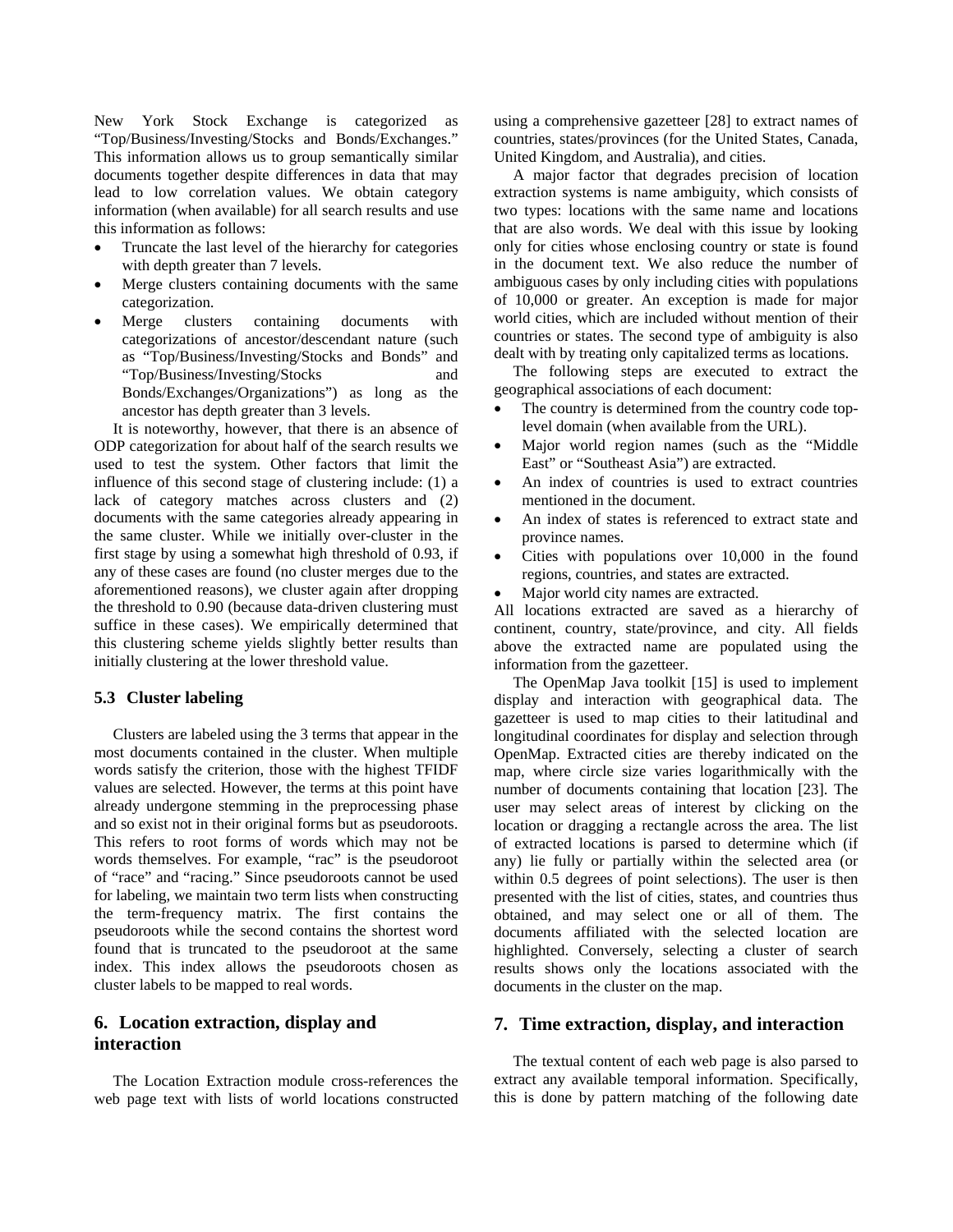formats (as well as slight variations) using regular expressions:

- dd/mm/yy | dd/mm/yyyy | mm/dd/yy | mm/dd/yyyy | mm/yyyy | mm/yy | mm/dd (when there is no ambiguity)
- dd MonthName yyyy | MonthName dd yyyy | MonthName yyyy | MonthName
- 'yy | numbers preceding "BC"/"AD"/"BCE"/"CE" | numbers following the word "year"
- 4-digit numbers between 1700 and 2099

Dates without a year are assigned the one (if any) that appears within 13 characters after them. Else, they are removed from consideration.

Since the above list incorporates the majority of common date formats, recall of time extraction is quite high. Moreover, since it is very unusual to see the above patterns (except for the last) used for other than dates, precision of this component is very high as well.

The extracted data is displayed on a timeline, which supports different levels of granularity. This allows users to switch between year, month, and day views of the temporal information. If a user selects a date, the documents affiliated with that date are indicated. Similarly, selecting a cluster of results refreshes the timeline, showing only the dates related to the documents contained in the cluster.

### **8. Results**

# **8.1 Display of multiple-perspective, reflective views**

The sample query "Dali" is executed on the system with results as shown (Figure 1). Two major clusters are seen, the first referring to the painter "Salvador Dali" and the second showing the DALI protein database. These are labeled fairly accurately as follows:

- "salvador," "art," "dal"
- "protein," "structure," "index"

Selecting these clusters displays the corresponding set of thumbnails shown (Figure 4).

The remaining three clusters are singletons, containing web pages about "Dali restaurant," "Dali travel guide," and "Dali loudspeakers." While the overall clustering is very accurate, the labeling is considerably worse in this case:

- "authentic," "directions," "spanish"
- "guide," "city," "history"
- "based," "countries," "sq"

This result may be understood as follows. Since all terms in singleton clusters occur in exactly one document, those with the highest TFIDF are selected as labels. Since uncommon terms have high IDF values, however, these are favored in label selection, which may yield inaccurate labeling of singleton clusters.



**Figure 4. Thumbnails for (A) Salvador Dali cluster and (B) DALI protein database cluster** 

In the user interface snapshot shown, Salvador Dali's birthday, May 11, 1904, has been selected on the timeline. This serves to highlight the document containing that date, the thumbnail of which is displayed. Locations contained in the document are highlighted on the map and contain Catalonia, Spain, Dali's place of birth.

# **8.2 Analysis of clustering**

The purposes of clustering documents include:

- Reduction of the cognitive load for the user by decreasing the number of links to peruse
- Providing an understanding of the information space by bringing related links/motifs together

As such, we evaluated the system vis-à-vis these objectives. To assess performance with respect to the first, we counted the number of clusters as a rough measure of the reduction in data size. Success in attaining the second objective was determined by appraising correctness of clusters.

The test set for the first two analyses consisted of 10 queries on a spectrum of real-world topics, while that of the third experiment used a 3-query subset of the same. The number of results was limited to 20 documents for ease of analysis, however, the system is capable of handling much greater volumes of data. Results were generated for TFIDF on LSA both with and without category-based clustering to quantify what improvement (if any) is obtained through the addition of a second clustering stage.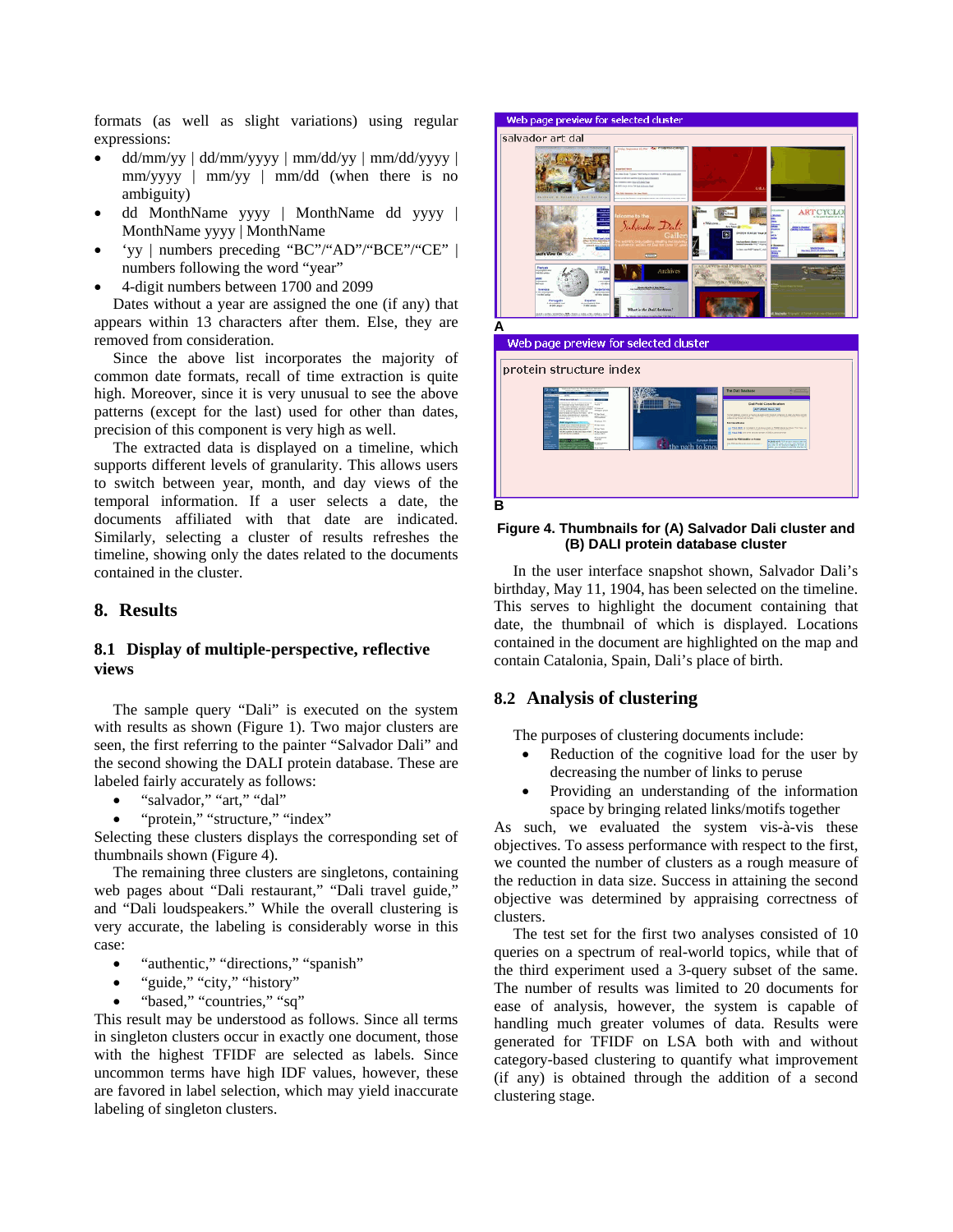| Queries           | No. of           | % Data    | No. of Docs       | % of Docs |  |  |  |
|-------------------|------------------|-----------|-------------------|-----------|--|--|--|
|                   | Clusters         | Reduction | Correctiv         | Correctiv |  |  |  |
|                   |                  |           | Clustered         | Clustered |  |  |  |
| eclipse           | ø                | 0.55      | $\overline{19}$   | 0.95      |  |  |  |
| phone             | 10               | 0.50      | 19                | 0.95      |  |  |  |
| image             | 10               | 0.50      | 15                | 0.75      |  |  |  |
| new york          | 12               | 0.40      | 17                | 0.85      |  |  |  |
| wolf              | 9                | 0.55      | 12                | 0.60      |  |  |  |
| ant               | g                | 0.55      | 20                | 1.00      |  |  |  |
| brother           | g                | 0.55      | 14                | 0.70      |  |  |  |
| stock car racing  | 11               | 0.45      | 17                | 0.85      |  |  |  |
| sports car        | 5                | 0.75      | 17                | 0.85      |  |  |  |
| amazon rainforest | 13               | 0.35      | 16                | 0.80      |  |  |  |
| Average           | $\overline{9.7}$ | 0.515     | $\overline{16.6}$ | 0.83      |  |  |  |
| A                 |                  |           |                   |           |  |  |  |
| Queries           | No. of           | % Data    | No. of Docs       | % of Docs |  |  |  |
|                   | Clusters         | Reduction | Correctiv         | Correctiv |  |  |  |
|                   |                  |           | Clustered         | Clustered |  |  |  |
| eclipse           | 7                | 0.65      | $\overline{19}$   | 0.95      |  |  |  |
| phone             | $\frac{6}{7}$    | 0.70      | 19                | 0.95      |  |  |  |
| image             |                  | 0.65      | 15                | 0.75      |  |  |  |
| new york          | 7                | 0.65      | 16                | 0.80      |  |  |  |
| wolf              | 6                | 0.70      | 13                | 0.65      |  |  |  |
| ant               | 5                | 0.75      | 20                | 1.00      |  |  |  |
| brother           | ğ                | 0.55      | 14                | 0.70      |  |  |  |
| stock car racing  | 5                | 0.75      | 17                | 0.85      |  |  |  |
| sports car        | 4                | 0.80      | 17                | 0.85      |  |  |  |
| amazon rainforest | 11               | 0.45      | 16<br>0.80        |           |  |  |  |
| Average           | $\overline{6.7}$ | 0.665     | 16.6              | 0.83      |  |  |  |
|                   |                  |           |                   |           |  |  |  |

**Table 1. Clustering evaluation for (A) LSA+TFIDF and (B) LSA+TFIDF with category information** 

**B** 

The results for the first experiment (Table 1) show an average data size reduction of 67% with categories and 52% without, which was calculated as the percent difference between the number of clusters and the number of documents they contain. This level of decrease in data volume is clearly advantageous for the user, provided that the clustering of the documents is accurate.

In order to quantify accuracy of clustering, we manually analyze the coherence of the clusters obtained by submitting each of the 10 queries to the system. Documents that are irrelevant to the cluster to which they are assigned are tallied over all of the clusters for a given query to determine overall percent correctness of clustering, found on average to be 83% for both cases (Table 1). Since this approach clearly favors small clusters, it is critical to view these results in light of those from the previous experiment, which favors low thresholds or large clusters. It is noteworthy, however, that addition of categories improves data reduction (as expected) without degrading correctness. This indicates that, for these examples, the category-based merges are appropriate.

# **8.3 Evaluation of location and time extraction**

Location and time extraction was evaluated by comparison with manual information extraction. The first 20 documents retrieved for each of 3 queries ("eclipse," "computer," and "cell phone") were used as the test set. All unambiguous location and date information in the

documents was manually tagged and compared with the automatically-extracted information. Both modules show mid-90% values for recall, indicating that the vast majority of spatio-temporal information is extracted. Temporal and geographical data extraction has precision of 99% and 88%, respectively, showing that the extracted information is largely correct. The comparatively low value for location is due primarily to the aforementioned naming ambiguity.

# **8.4 User evaluations**

Quantitative and qualitative user studies were used to evaluate the system. For the former evaluation, fifteen users each ran a set of 5 queries on our system as well as on Google, Vivisimo, and Grokker. The first 3 queries and their information goals were predefined with two designed to involve spatio-temporal information. The first query asked users to find one location where an eclipse predicted to occur in 2008 will be visible, the second involved obtaining nutritional information for peanuts, and the third asked for the year in which American pioneer Johnny Appleseed traveled through certain states. The last two queries were open in order to test the general applicability of our approach. Efficiency of information access was quantified by automatically recording the time and number of mouse clicks it took users to reach their information goal. Both measures are significant because the first uses speed to quantify efficiency while the second uses ease of access.

Our system yields better average values than the others. Particularly striking, however, are the standard deviations (Table 2). In fact, the most salient feature of the results seems to be the huge variability between users. The average seconds per click for each user varied from about 4 to 12, a threefold difference. In particular, two users were found to use thrice as many seconds and clicks, affecting the average and standard deviation significantly. Even they, however, were able to reach their information goal in less time using our application, which displays considerably lower values for the standard deviation in all cases but one (where it is comparable to Google). This result implies that our system is especially effective for users who do not access desired information quickly. Overall, our system performs considerably better than Vivisimo and Grokker and as well as Google. It is noteworthy that most users are novice users of our system but experienced users of Google.

**Table 2. Average time and clicks** 

|                  |         | Google | Vivisimo | Grokkker | 0ur<br><b>System</b> |
|------------------|---------|--------|----------|----------|----------------------|
| Time<br>(sec)    | Average | 79     | 81       | 129      | 65                   |
|                  | Std Dev | 66     | 80       | 141      | 47                   |
| No. of<br>clicks | Average | 9.6    |          | 23       | 8.9                  |
|                  | Std Dev | 9.7    | 13.7     | 28.4     | 8.4                  |